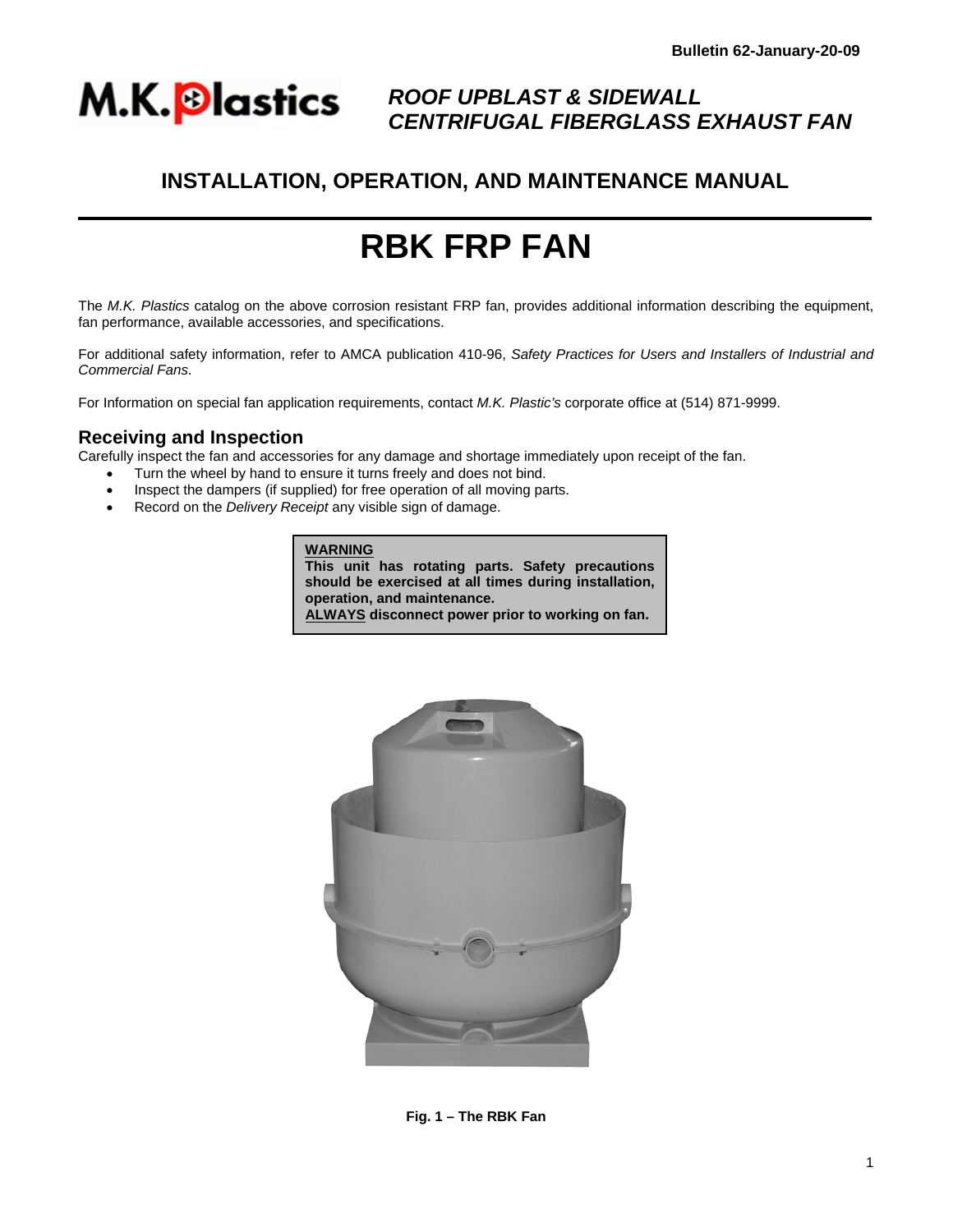## **Storage**

If the fan is stored for any length of time prior to installation, store it in its original shipping crate and protect it from dust, debris and the weather. Rotate the wheel several revolutions every three to five days to keep a coating of grease on all internal bearing parts.

#### **Outdoor Storage**

To maintain good working condition of the fan when it is stored outdoors, follow the additional instructions below.

- 1. Cover the outlet to prevent the accumulation of dirt and moisture in the housing.
- 2. Periodically rotate the wheel and operate dampers (if supplied).
- 3. Periodically inspect the unit to prevent damaging conditions.

**Personal Safety**

**Disconnect switches are recommended. Place the disconnect switch near the fan in order that the power can be swiftly cut off in case of an emergency, and in order that maintenance personnel are provided complete control of the power source.** 

## **Handling**

All RBK fans come with two lifting lugs on the bearing plate for belt drive units, and two lifting lugs (eye bolts) on the fan base for direct drive units. Always use a spreader bar to ensure any straps do not come into contact with the unit. To get access to the lifting lugs, the RBK weather cover must be removed by slackening off the attachment bolts and sliding the cover off.



**Fig. 2 – Weather Cover Removal**  Fig. 3 – Lifting Lug Location (Belt Drive Shown)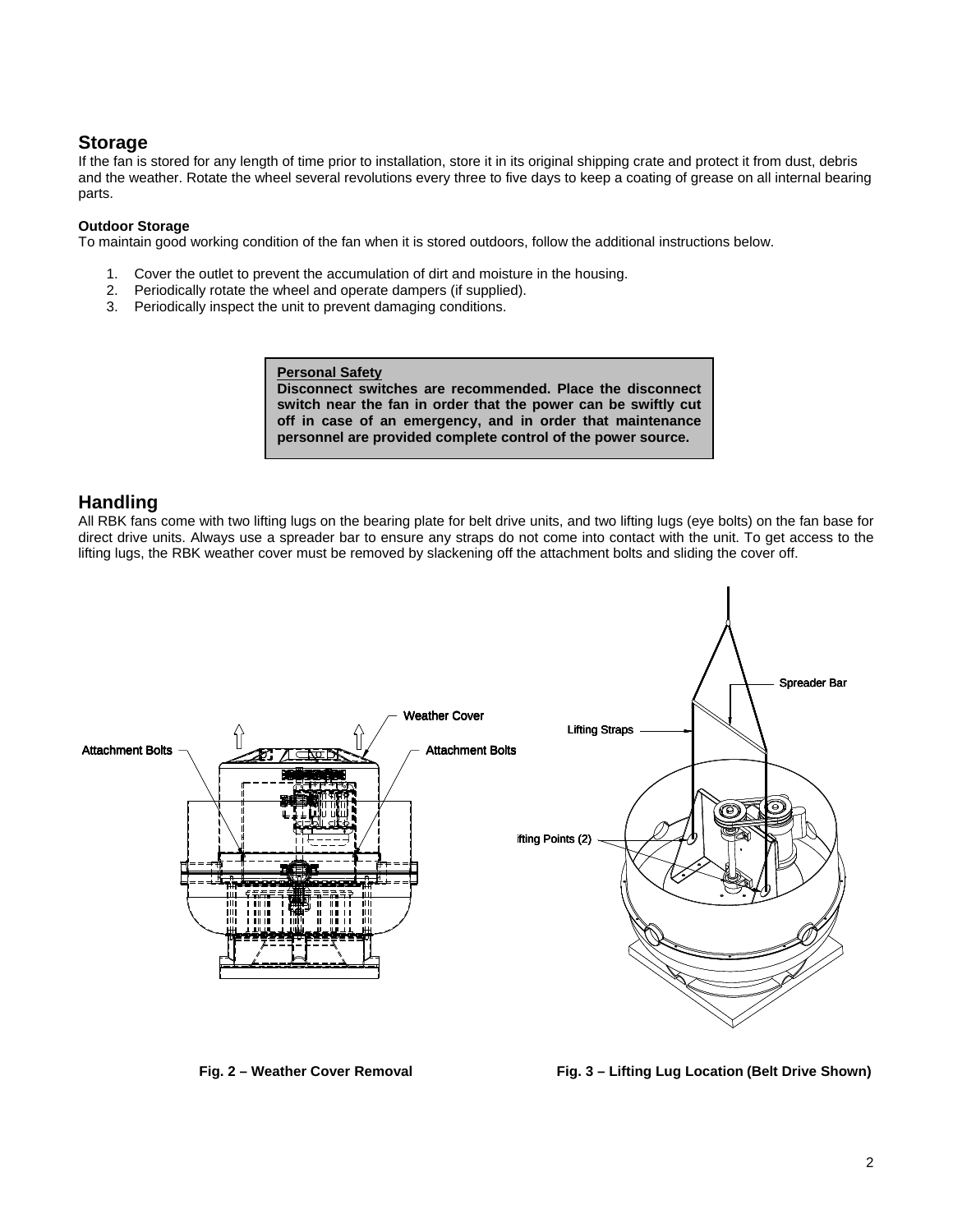## **Roof Mounted Fans**

Roof mounted fans should normally be attached to equipment support curbs to keep them above the roof line by at least 12". Assuming the roof curb is in place….

- 1. If the unit has been supplied with a backdraft damper, now is the time to install it. The flange of the damper is square and is sized and designed to sit on the curb wood nailer strip. Fasten down with counter sunk screws.
- 2. Lift the fan onto the roof curb, refer to page 2. for lifting lug locations for larger size fans. Make sure there is approximately 1" gap between the inside of the curb cap and the outside of the curb, evenly spaced.
- 3. Secure the fan to the roof curb using a minimum of eight lag bolts, through the side of the curb cap into the curb wood nailer strip. Shims may be required depending on the type of curb used.
- 4. Make connection to the disconnect switch per the electrical instructions.



**Fig. 4 – Roof Curb Mounted** 

#### **Wall Mounted Fans**

The fan is attached in a similar way to roof mounting, except that the curb is replaced by spacer blocks or mounting brackets, (not supplied). See Fig. 5 for details.



**Fig. 5 – Wall Mounted**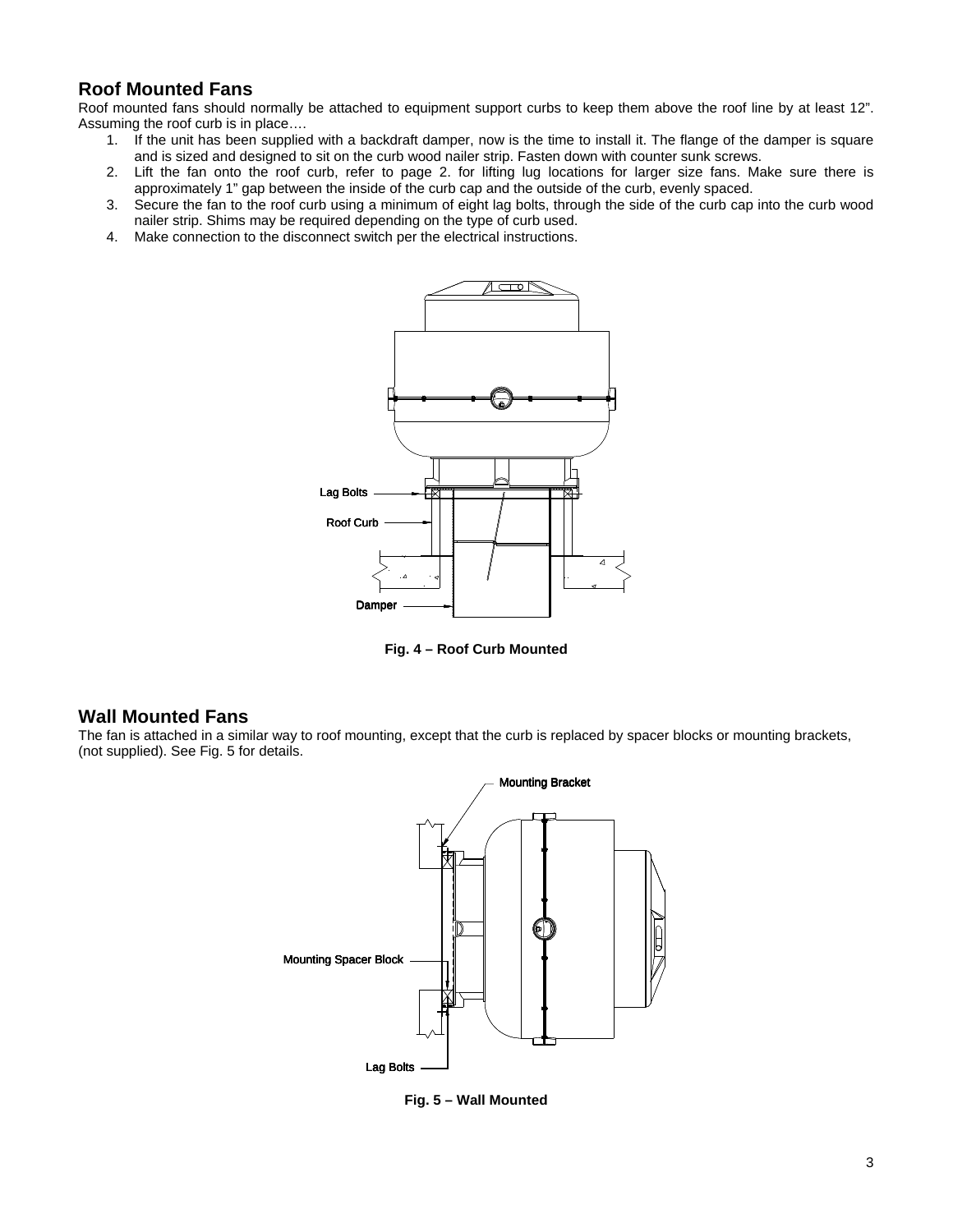## **Wheel-to-Inlet Clearance/Overlap**

The correct wheel-to-inlet clearance/overlap is critical to proper fan performance. This clearance should be verified before initial start-up since rough handling during shipment could cause a shift in fan components. Refer to Fig. 6.



| <b>Fan Size</b> | Gap/Overlap |  |  |
|-----------------|-------------|--|--|
| 12              | 5/8"        |  |  |
| 15              | 11/16"      |  |  |
| 18              | 1"          |  |  |
| 24              | 1"          |  |  |
| 30              | $1 - 1/16"$ |  |  |
| 36              | $1 - 1/16"$ |  |  |
| 40              | $1 - 9/16"$ |  |  |

**Fig. 6 – Wheel/Inlet Clearance** 

## **Belt and Pulley Installation**

Belt tension is determined by the sound the belts make when the fan is first started. Belts will produce a loud squeal, which dissipates after the fan is operating at full capacity. If the belt tension is too tight or too loose, lost efficiency and possible damage can occur. Do not change the pulley pitch diameter to change tension. This will result in a different fan speed than desired.

- 1. Loosen motor plate adjustment nuts and move the motor plate in order that the belts can easily slip into the grooves on the pulleys. Never pry, roll, or force the belts over the rim of the pulley.
- 2. Slide the motor plate back until proper tension is reached. For proper tension a deflection of approximately  $\frac{1}{4}$ " per foot of center distance should be obtained by firmly pressing the belt. Refer to Fig. 7.
- 3. Lock the motor plate adjustment nuts in place.
- 4. Ensure pulleys are properly aligned. Refer to Fig. 8



**Fig. 7 – Belt & Pulley Tension**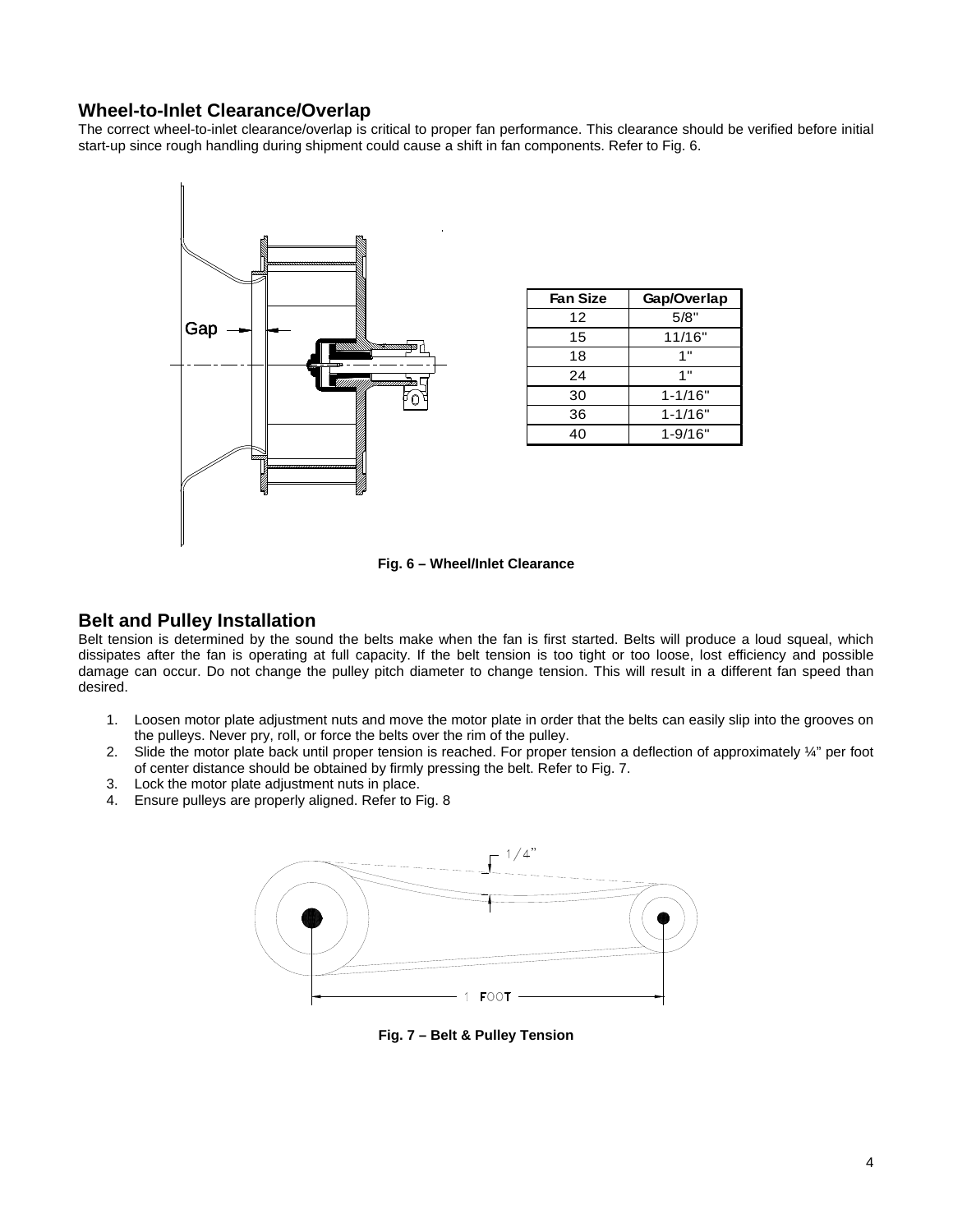## **Pulley Alignment**

Pulley alignment is adjusted by loosening the motor pulley setscrew and by moving the motor pulley on the motor shaft, or by moving the entire motor along the motor mounting bracket. Fig. 8 illustrates correct and incorrect pulley alignment.



**Fig. 8 – Pulley Alignment** 

A recommended method of inspecting the pulley alignment is shown in Fig. 9. With the shorter leg of a carpenter's square or other straight edge lying along the case of the motor, adjust the position of the motor pulley (or the motor) until the longer leg of the square is parallel to the belt. For more accuracy – use a laser alignment tool, if available. Read the instructions that come with the kit.



**Fig. 9 – Pulley Alignment Method** 

## **Wiring Installation**

All wiring should be in accordance with local ordinances and the National Electrical Code, NFPA 70. Ensure the power supply (voltage, frequency, and current carrying capacity of wires) are in accordance with the motor nameplate. *Lock off all power sources before unit is wired to power source.* 

- 1. Remove the weather cover as described on page 2. to get access to the motor.
- 2. Disconnect switch will normally be mounted on the exterior of the fan housing, so the fan should be positioned with the junction box towards the power supply.
- 3. Connect supply wiring to the disconnect switch (non-fused standard). Check the wiring diagrams on the motor for connections. The power leads must be protected at the point of distribution in accordance with the fan data plate.
- 4. Run the wires from the disconnect switch through the fans cooling tubes on the side and complete the wiring to the motor.
- 5. Supply voltage to the power ventilator should not vary by more than 10% of the value indicated on the unit data plate. Phase unbalance must not exceed 2%.

**WARNING**: Failure of motor due to operation on improper line voltage or with excessive phase unbalance constitutes product abuse and may cause severe damage to the unit's electrical components.

*Follow the wiring diagram in the disconnect switch and the wiring diagram provided with the motor. Correctly label the circuit on the main power box and always identify a closed switch to promote safety (i.e. red tape over a closed switch).*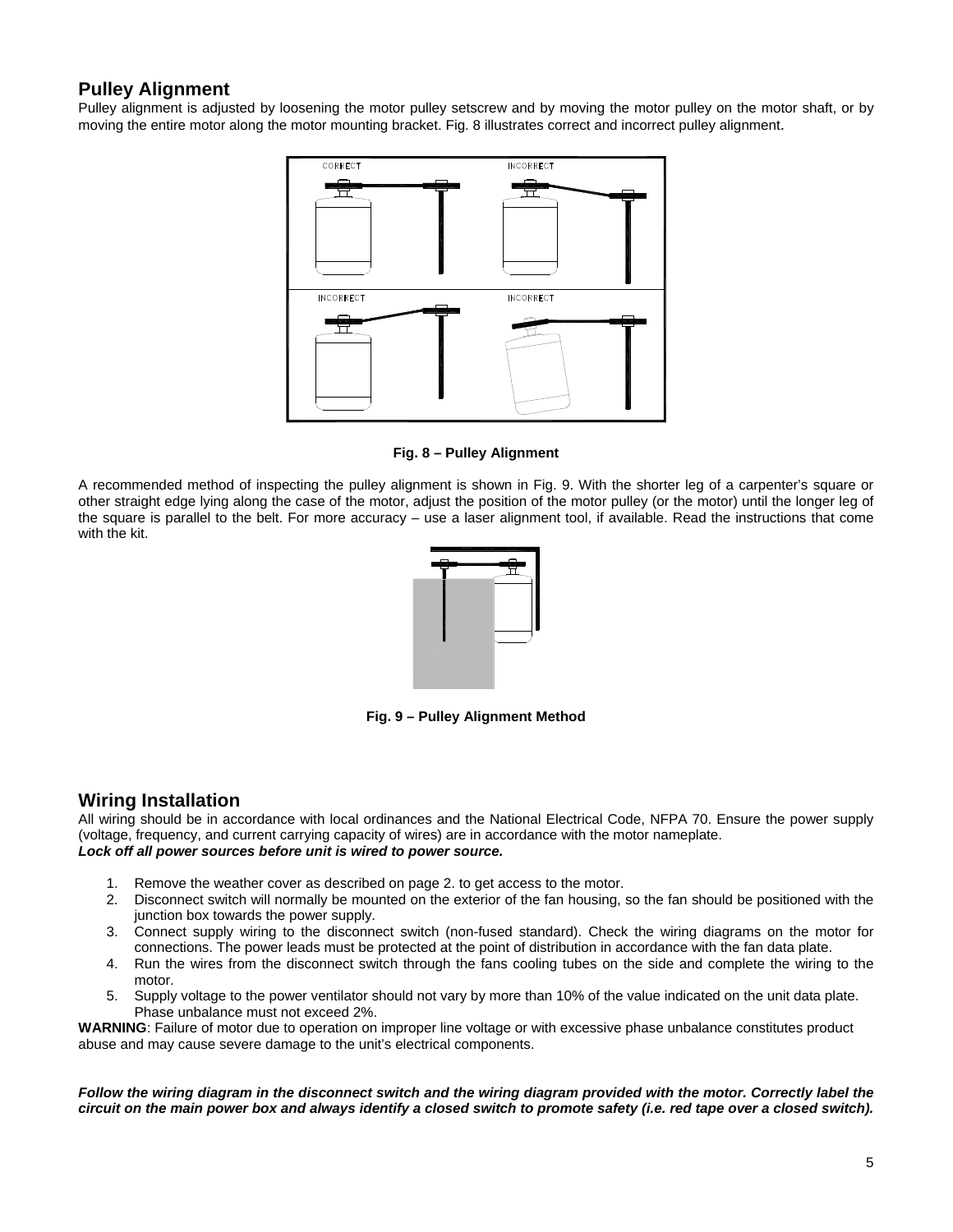## **Wiring Diagrams**

#### **Single Speed, Single Phase Motor**



When ground is required, attach to ground A or B with No. 6 thread forming screw. To reverse, interchange T-1 and T-4 leads.

#### **2 Speed, 2 Winding, Single Phase Motor**



When ground is required, attach to ground A or B with No. 6 thread forming screw. To reverse, interchange T-1 and T-4 leads.

## **Single Speed, Single Phase, Dual Voltage**



When ground is required, attach to ground A or B with No. 6 thread forming screw. To reverse, interchange T-5 and J-10 leads.

#### **3 Phase, 9 Lead Motor**

| Low Voltage                                                                                                   | High Voltage                     |  |
|---------------------------------------------------------------------------------------------------------------|----------------------------------|--|
| 208/230 Volts                                                                                                 | 460 Volts                        |  |
| $0 - 0 - 0$<br>4 5 6                                                                                          | 4 5 6<br>888<br>789              |  |
| $\begin{array}{cccc}\n1 & 2 & 2 & 3 & 8 \\ 7 & 1 & 3 & 1 & 9\n\end{array}$<br>4 L <sub>2</sub> L <sub>3</sub> | 1 p 2 p 3 p<br>$L_1$ $L_2$ $L_3$ |  |
|                                                                                                               |                                  |  |

To reverse, interchange any 2 line leads.

#### **2 Speed, 1 Winding, 3 Phase Motor**



To reverse, interchange any 2 line leads. Motors require magnetic control.

#### **2 Speed, 2 Winding, 3 Phase**



To reverse: High speed-interchange leads T11 & T12. Low speed-interchange leads T1 & T2. Both speeds-interchange any 2 line leads.

## **Final Installation Steps**

- 1. Inspect fasteners and setscrews, particularly fan mounting and bearing fasteners, and tighten according to the recommended torque shown in the table Recommended Torque for Setscrews/Bolts.
- 2. Inspect for correct voltage with voltmeter.
- 3. Ensure all accessories are installed.

| <b>Setscrews</b>                                     |       |                          |      | <b>Hold Down Bolts</b> |               |
|------------------------------------------------------|-------|--------------------------|------|------------------------|---------------|
| <b>Key Hex Across</b><br><b>Size</b><br><b>Flats</b> |       | <b>Recmmended Torque</b> |      |                        |               |
|                                                      |       | Min.                     | Max. | <b>Size</b>            | <b>Wrench</b> |
|                                                      |       |                          |      |                        | <b>Torque</b> |
| No. 10                                               | 3/32" | 28                       | 33   | $3/8 - 16$             | 240           |
| 1/4"                                                 | 1/8"  | 66                       | 80   | $1/2$ "-13             | 600           |
| 5/16"                                                | 5/32" | 126                      | 156  | $5/8 - 11$             | 1200          |
| 3/8"                                                 | 3/16" | 228                      | 275  | $3/4 - 10$             | 2100          |
| 7/16"                                                | 7/32" | 29                       | 348  | $7/8" - 9$             | 2040          |
| 1/2"                                                 | 1/4"  | 42                       | 504  |                        |               |
| 5/8"                                                 | 5/16" | 92                       | 1104 |                        |               |
| 3/4"                                                 | 3/8"  | 120                      | 1440 |                        |               |

**Recommended Torque for Setscrews/Bolts (IN/LB)**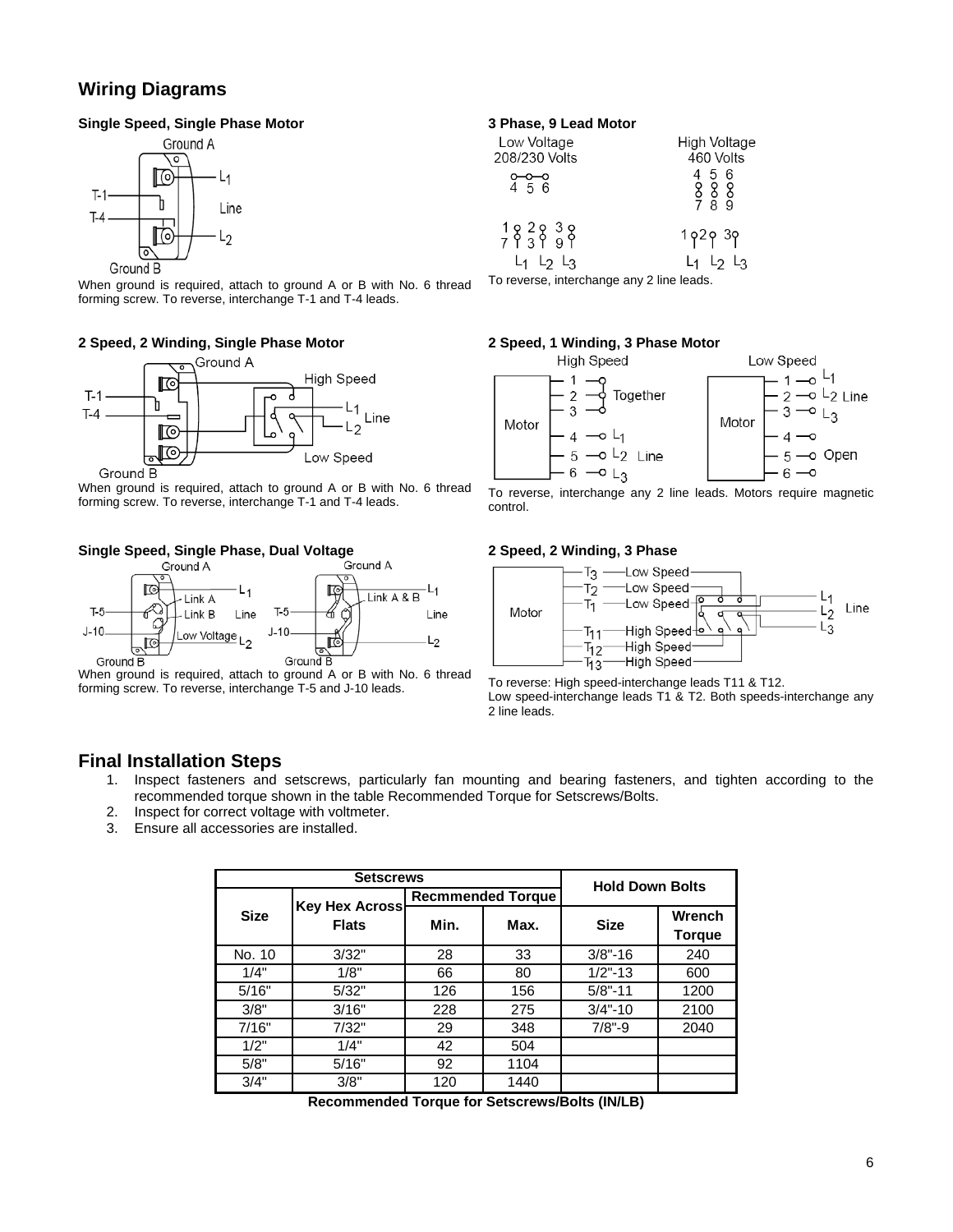## **Operation**

#### **Pre-Start Checks**

- 1. Lock out all the primary and secondary power sources.
- 2. Ensure fasteners and setscrews, particularly those used for mounting the fan, are tightened.
- 3. Inspect belt tension and pulley alignment.
- 4. Inspect motor wiring.
- 5. Ensure belt touches only the pulleys.
- 6. Ensure fan and any ductwork are clean and free of debris.
- 7. Inspect wheel-to-inlet clearance. The correct wheel-to-inlet clearance is critical to proper fan performance.
- 8. Restore power to the fan.

## **Start Up**

Turn the fan on. In variable speed units, set the fan to its lowest speed and inspect for the following:

- 1. Direction of rotation.
- 2. Excessive vibration.
- 3. Unusual noise.
- 4. Bearing noise.
- 5. Improper belt alignment or tension (listen for squealing).
- 6. Improper motor amperage or voltage.

#### *If a problem is discovered, immediately shut the fan off. Lock out all electrical power and check for the cause of the trouble. See Troubleshooting.*

## **Inspection**

Inspection of the fan should be conducted in the first **30 minutes**, **8 hour** and **24 hour** intervals of satisfactory operation. During the inspections, stop the fan and inspect as per the *Conditions Chart*.

#### **30 Minute Interval**

Inspect bolts, setscrews, and motor mounting bolts. Adjust and tighten as necessary.

#### **8 Hour Interval**

Inspect belt alignment and tension. Adjust and tighten as necessary.

#### **24 Hour Interval**

Inspect belt tension, bolts, setscrews, and motor mounting bolts. Adjust and tighten as necessary.

## **Maintenance**

Establish a schedule for inspecting all parts of the fan. The frequency of inspection depends on the operating conditions and location of the fan.

Inspect fans exhausting corrosive or contaminated air within the first month of operation. Fans exhausting contaminated air (airborne particles) should be inspected every three months, or sooner. Regular inspections are recommended for fans exhausting non-contaminated air.

It is recommended the following inspection be conducted twice per year.

- Inspect bolts and setscrews for tightness. Tighten as necessary. Worn setscrews should be replaced immediately.
- Inspect belt wear and alignment. Replace worn belts with new belts and adjust alignment as needed. See Belt and Pulley Installation on page. 4.
- Inspect for cleanliness. Clean exterior surfaces only. Removing dust and grease on motor housing assures proper motor cooling. Removing dirt from the wheel and housing prevents imbalance and damage.

## **Motor Bearings**

Motor bearings are pre-lubricated and sealed. Under normal conditions they will not require further maintenance for a period of 10 years. However, it is advisable to have your maintenance department remove and disassemble the motor, and lubricate the bearings after 3 years of operation in excessive heat and or in a contaminated air stream consisting of airborne particles.

## **Fan Bearings**

Relubrication is not required. Bearings are factory charged with the correct amount grease and do not require a further grease charge.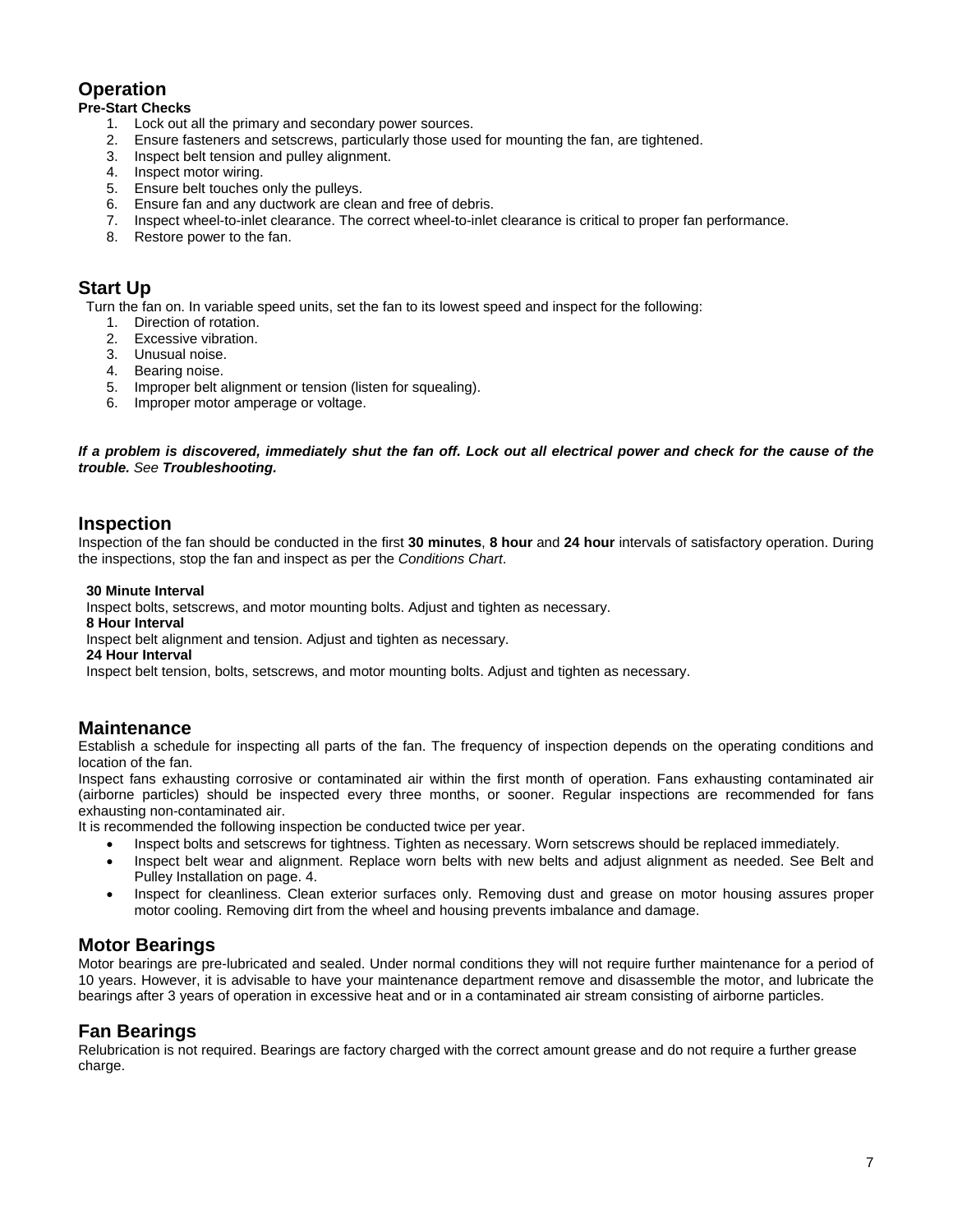## **Motor Service**

Should the motor prove defective within one-year period, contact *M.K. Plastics* directly, or your nearest motor service representative.

## **Changing Shaft Speed**

All belt driven fans with motors up to and including 3 hp (182T max.) are equipped with variable pitch motor pulleys. To change the fan speed, perform the following:

- 1. Loosen setscrews on driver (motor) pulley and remove key, if equipped.
- 2. Turn the pulley rim to open or close the groove facing. If the pulley has multiple grooves, all must be adjusted to the same width.
- 3. After adjustment, inspect for proper belt tension and alignment.

#### **Speed Reduction**

Open the pulley in order that the belt rides deeper in the groove (smaller pitch diameter).

#### **Speed Increase**

Close the pulley in order that the belt rides higher in the groove (larger pitch diameter). Ensure that the RPM limits of the fan and the horsepower limits of the motor are maintained, which can be read on the motor nameplate.

## **Pulley & Belt Replacement**

- 1. Remove pulleys from their respective shafts.
- 2. Clean the motor and fan shafts.
- 3. Clean bores of pulleys and coat the bores with heavy oil.
- 4. Remove grease, rust, or burns from the pulleys and shafts.
- 5. Remove burrs from the shaft by sanding.
- 6. Place fan pulley on the fan shaft and motor pulley on its shaft. Damage to the pulleys can occur when excessive force is used in placing the pulleys on their respective shafts.
- 7. Tighten in place.
- 8. Install belts on pulleys and align as described in the *Belt and Pulley Installation* section.

## **Troubleshooting**

#### **Problem and Potential Cause**

#### **Low Capacity or Pressure**

- Incorrect direction of rotation. Make sure the fan rotates in same direction as the arrows on the motor or drive belt assembly.
- Poor fan inlet conditions. There should be a straight clear duct at the inlet.

## • Improper wheel alignment.

- **Excessive Vibration and Noise** 
	- Damaged or unbalanced wheel.
	- Belts too loose; worn or oily belts.
	- Speed too high.
	- Incorrect direction of rotation. Make sure the fan rotates in same direction as the arrows on the motor or drive belt assembly.
	- Bearings need lubrication or replacement.
	- Fan surge or incorrect inlet condition.

#### **Overheated Motor**

- Motor improperly wired.
- Incorrect direction of rotation. Make sure the fan rotates in same direction as the arrows on the motor or drive belt assembly.
- Cooling air diverted or blocked.
- Improper inlet clearance.
- Incorrect fan RPM.
- Incorrect voltage.

#### **Overheated Bearings**

- Improper bearing lubrication.
- Excessive belt tension.